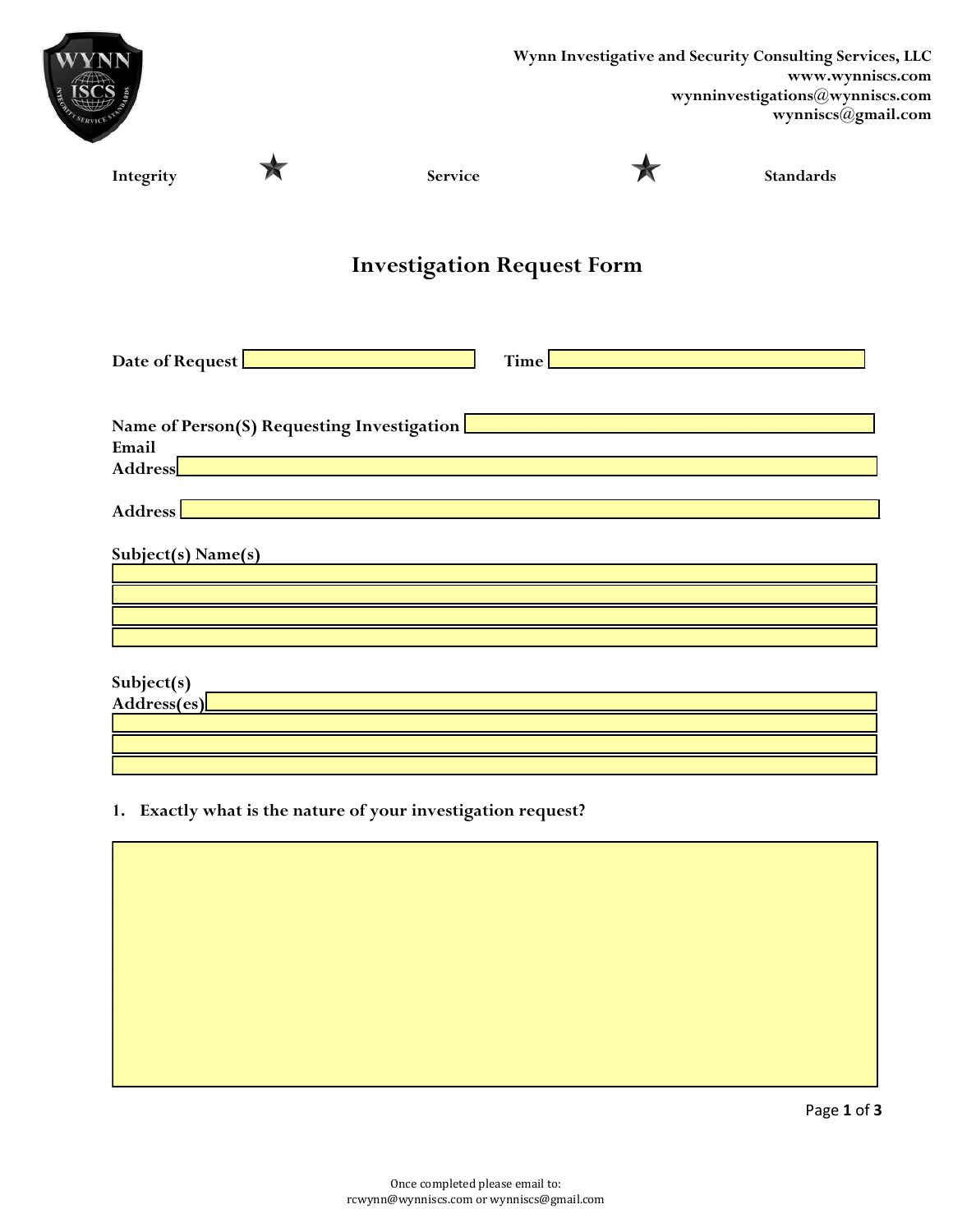

- 2. On what day(s), or over what period, did the incident occur?
- 3. Where did the incident happen?
- 4. Who else (if anyone) was involved?
- 5. Who (if anyone) witnessed the incident?
- 6. Did you discuss the incident with anyone? If yes, briefly state with who, when, what was discussed, and any resulting action(s).

7. What, if any, additional information or evidence do you have, which will help me investigate the incident? (notes, letters, pictures, license plate numbers, addresses, etc.)